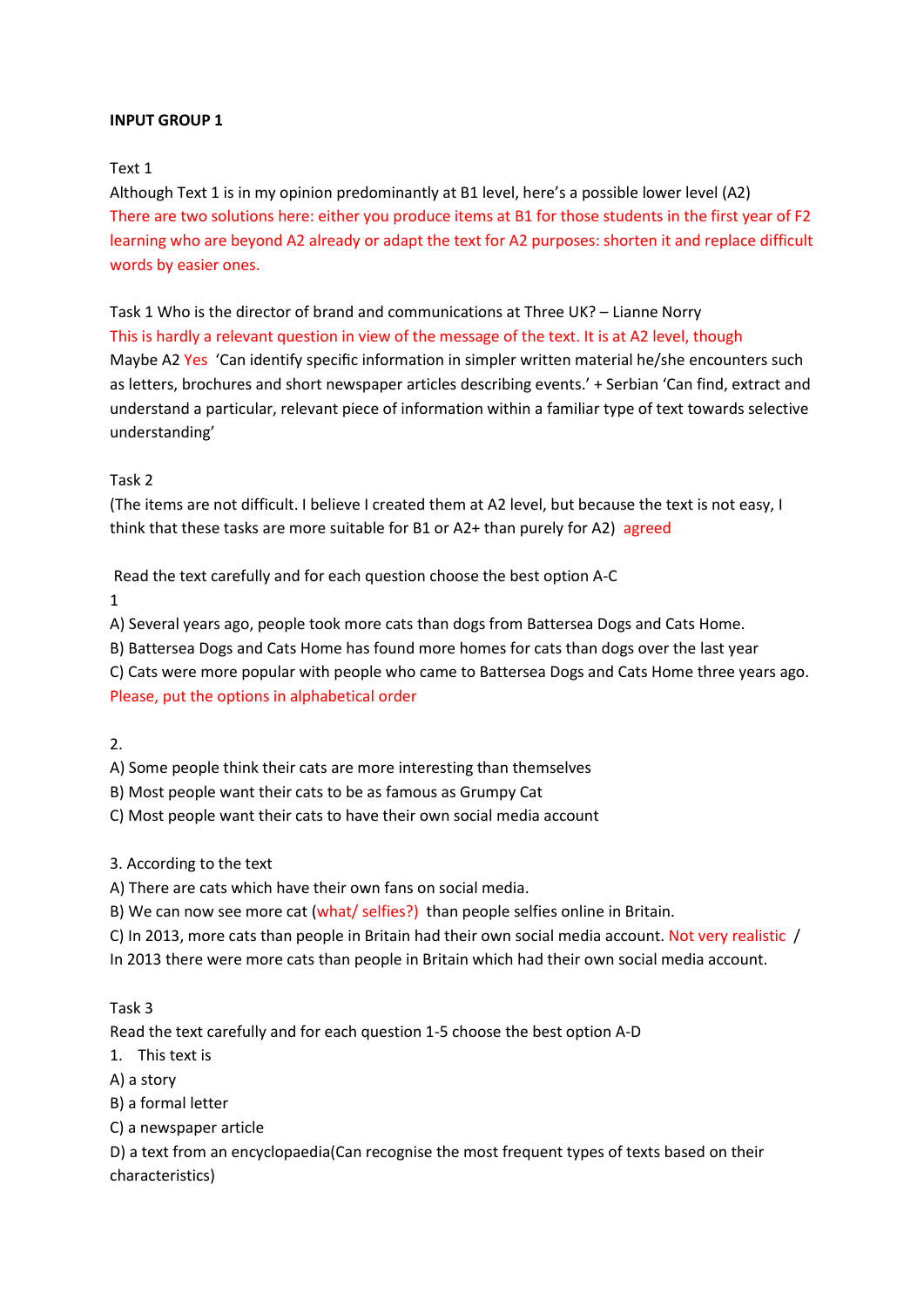# This can be a relevant question type at B1 and higher Please rephrase this as a question: What type of text is this?

2. B1 level question (B1 - Can scan longer texts in order to locate desired information, and gather information from different parts of a text, or from different texts in order to fulfil a specific task + Serbian: Can understand the general contents and main points of a short informative text towards general understanding)

The number of cats which found a new home through Battersea Dogs and Cats Home

A) has gone up for nearly a third since 2012

B) has gone up for nearly a third every year since 2012

C) has gone up for more than a third since 2012

D) has gone up for more than a third every year since 2012.

Rephrase this as a question, :e.g: What is said about the number of cat fidnign a new home?

Task 4 – A2 level:

1 Write a one-word answer to the following questions Which animal has Battersea Dogs and Cats Home found more homes for over the last year? cat/cats OK

(A2 'Can identify specific information in simpler written material he/she encounters such as letters, brochures and short newspaper articles describing events.' OR 'Can pick out the main information in short newspaper reports or simple articles in which figures, names, illustrations and titles play a prominent role and support the meaning of the text.' + Serbian 'Can find, extract and understand a particular, relevant piece of information within a familiar type of text towards selective understanding')

Text 2 Task 1 (A2 level

1 Nala is: Rephrase as a question

A) a woman

B) a dog

C) a boy

Even for A1 this looks very easy with "boy" in the title, yet in the first sentence ther is "she" as well, so ….

(A2 Can understand the main points in short news items on subjects of personal interest (e.g. sport, celebrities

2. When did Nala stop hiding in her cage? You are now giving away the answer to the first question!

A) A day after she came into the shelter

B) When she saw Zach

.C) When she saw Abbey.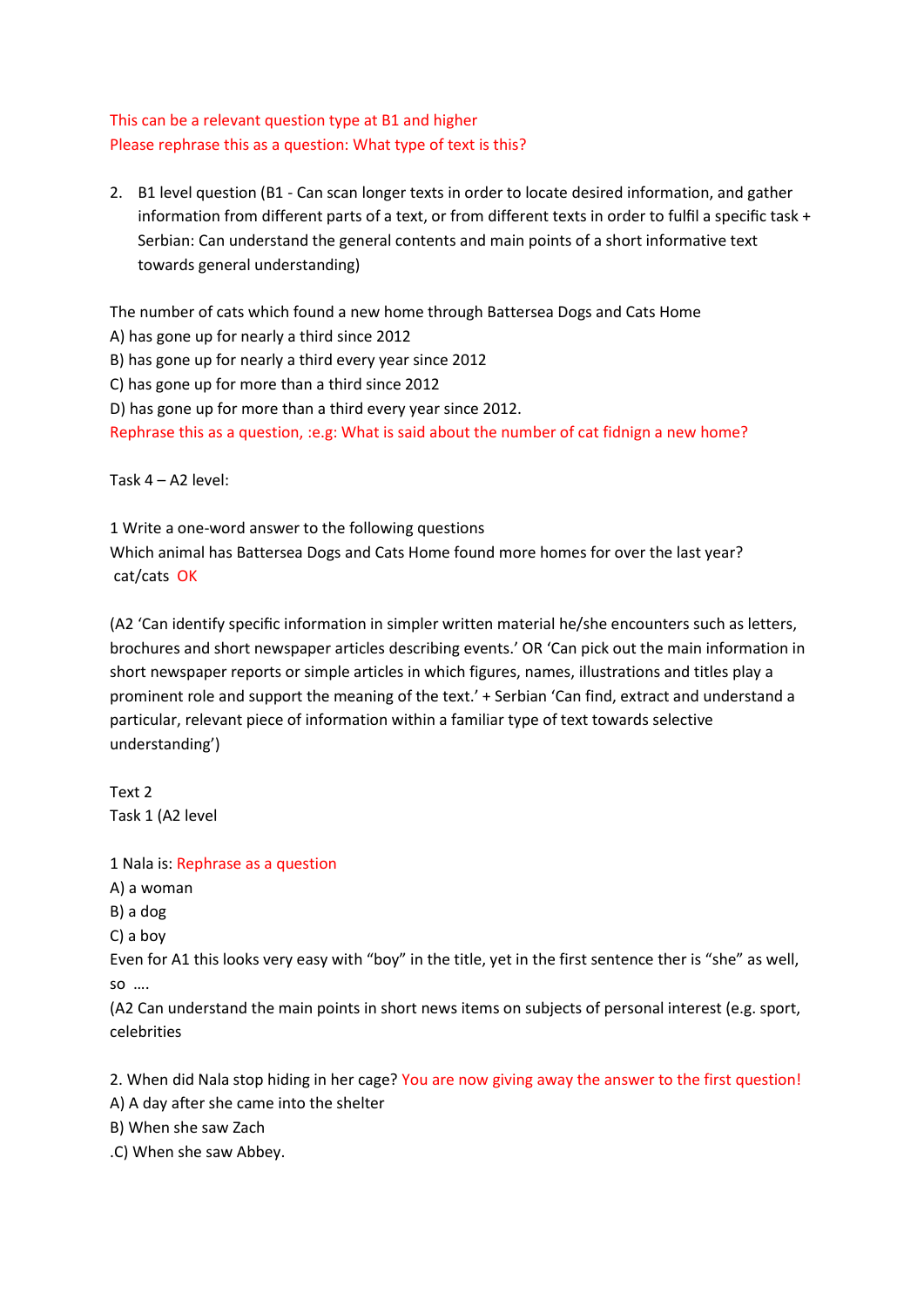- 3. The author wants to tell/show us Good question!
- A) how an animal shelter can be good for a scared dog
- B) how filming can be positive for a scared dog
- C) how a child can help/have a positive effect on a scared dog.

# (A2 level)

Answer the following questions using one of the following names:

### **Zach, Abbey, Nala**

1. Who was filming the dog? – Abbey 2. Who wanted to make friends? – Nala 3. Who did the dog like from the start/very first moment? – Zach OR Who did the dog trust? Zach 4. Who was used as a 'secret weapon'? – Zach 5. Who spent two days sitting in front of the cage? – Abbey

Again: these question are giving away the answers to other questions.

For the following tasks, I'm not sure which CEFR descriptors they are for. Original text: *Amazingly, moments after he sits down in front of the cage and looks over at Nala, she stands up and walks over to him, bowing down playfully to show she's ready to make friends. She warmed to Zach immediately. I spent her entire first and second day sitting on the floor trying to gain her trust. I took hours and hours of footage trying to catch 'the moment' that she decided to trust me,' Abbey wrote on Facebook. 'She wasn't having a bar of me, just sat at the back of the run trembling and growling. Then I bought in my secret weapon and the magic happened right before my eyes!!*'

Option 1 (B1 level although some words might be more at B2 level Agreed, but replace them by "easier" words):

Fill each blank with one word from the list below. You can use each word only once. There are two words you will not use:

#### **jumping, immediately, growling, reach, bowing, gain**

Amazingly, moments after he sits down in front of the cage and looks over at Nala, she stands up and walks over to him, \_\_\_\_\_\_\_\_\_ down playfully to show she's ready to make friends. She warmed to Zach **I** spent her entire first and second day sitting on the floor trying to Learn her trust. I took hours and hours of footage trying to catch 'the moment' that she decided to trust me,' Abbey wrote on Facebook. 'She wasn't having a bar of me, just sat at the back of the run trembling and Then I bought in my secret weapon and the magic happened right before my eyes!!'Option 2Amazingly, moments after he sits down in front of the cage and looks over at Nala, she stands up and walks over to him, (1) down playfully to show she's ready to make friends. She warmed to Zach (2) \_\_\_\_\_\_\_\_\_. I spent her entire first and second day sitting on the floor trying to (3) \_\_\_\_\_\_\_\_\_ her trust. I took hours and hours of footage trying to catch 'the moment' that she decided to trust me,' Abbey wrote on Facebook. 'She wasn't having a bar of me, just sat at the back of the run trembling and (4) \_\_\_\_\_\_\_\_\_\_. Then I bought in my secret weapon and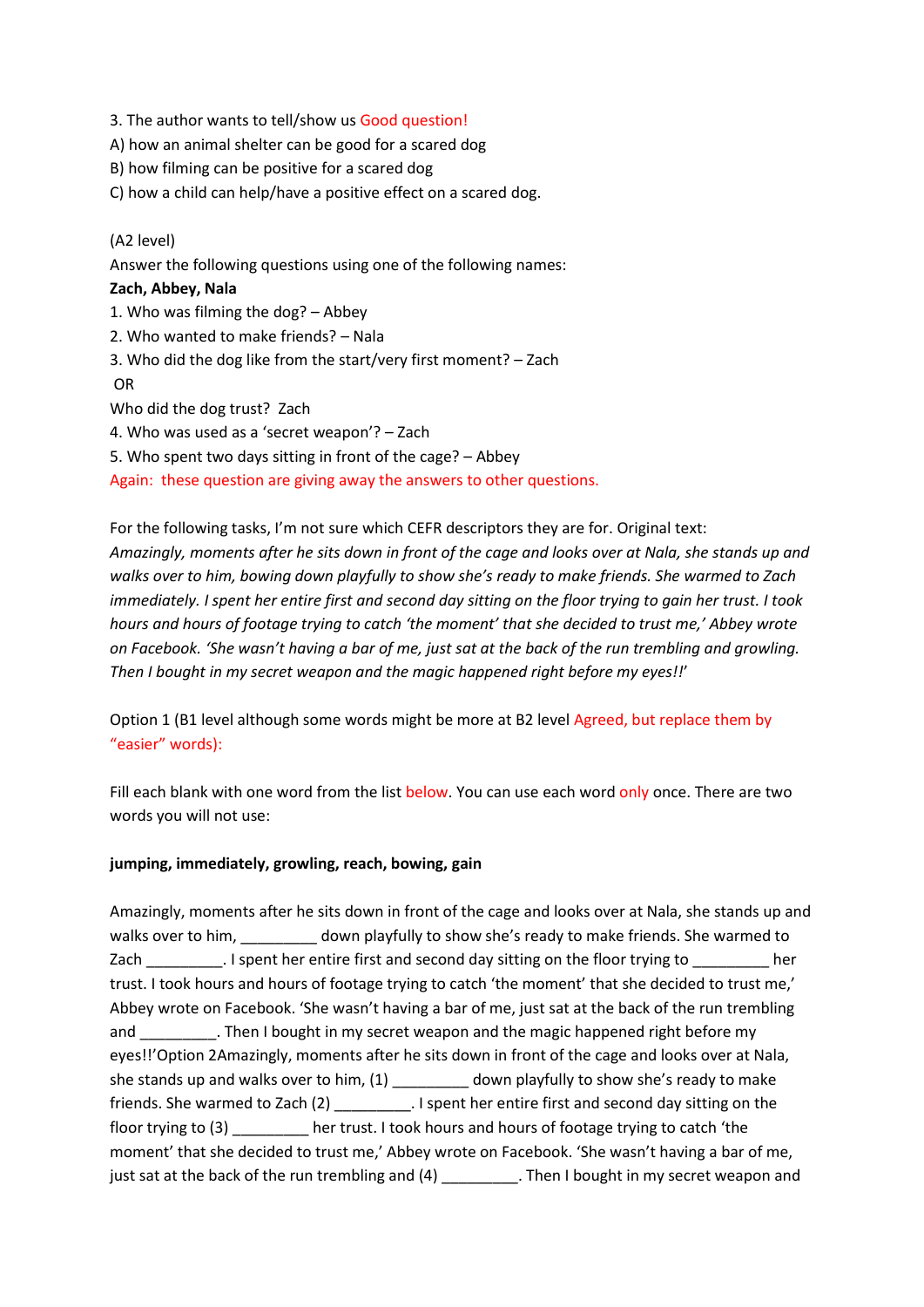the magic happened right before my eyes!!'1. a) jumping; b) bowing; c) sitting; d) turning;2. a) immediately; b) suddenly; c) usually; d) now; (this one's too easy for higher levels; it's more suitable for lower levels)

I like this question type very much: very efficient . Well-done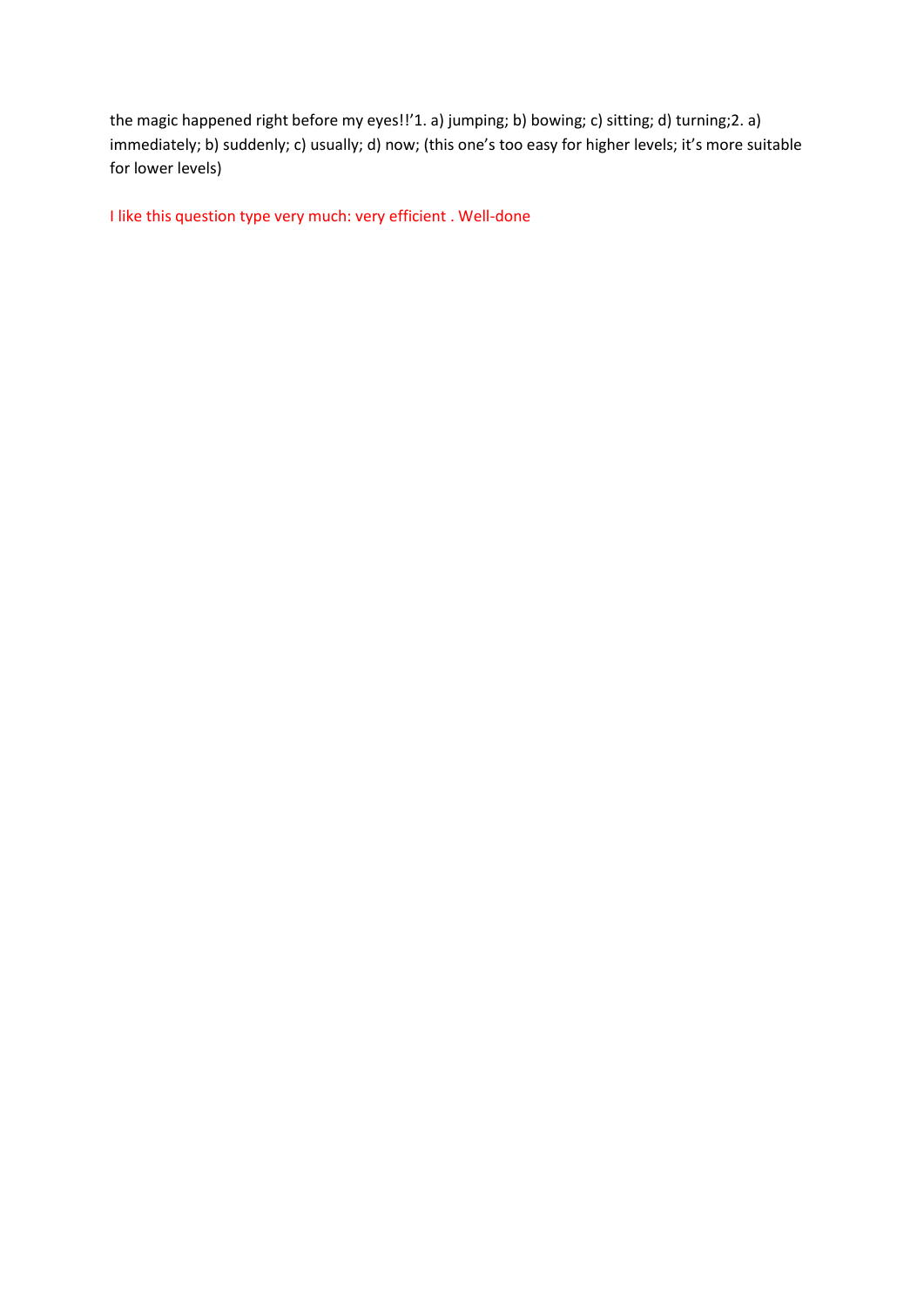Text 4

*CEFR A2: Can understand the main points of short texts dealing with everyday topics (e.g. lifestyle, hobbies, sports, weather) Serbian: Can recognise the most frequent types of texts based on their characteristics*

I am not sure this Serbian outcome is an A2 equivalent, it is more like B1 in Reading for Orientation the item is of a type that goes well with B1

This text is: a) an extract from a book n b) a newspaper article c) a letter

d) brochure

*CEFR B1: Can assess whether an article, report or review is on the required topic* Read the text and choose the title which best fits it:

CEFR B1: *Can scan longer texts in order to locate desired information, and gather information from different parts of a text, or from different texts in order to fulfil a specific task*

Read the text and decide in which paragraph does the writer describe:

a) traffic pollution paragraph 1, 2, 3, 5: too many correct answers!

b) action taken by an environmental agency None

c) his workplace Paragraph 1

.The item type is ok, but you may like to be more precise in your question and in n what is a correct answer.

TEXT 3:

CEFR A2: *Can understand the main points of short texts dealing with everyday topics (e.g. lifestyle,* hobbies, sports, weather)

Serbian: Can find, extract and understand a particular, relevant piece of information within a familiar type of text towards selective understanding

Read the text and choose the correct answer:

Postmaster David Shepherd is:

a) Responsible

b) Irresponsible

c) impatient

This is also testing whether they know the single word in the options. Use short simple phrases Do not use pairs such as (ir)responsible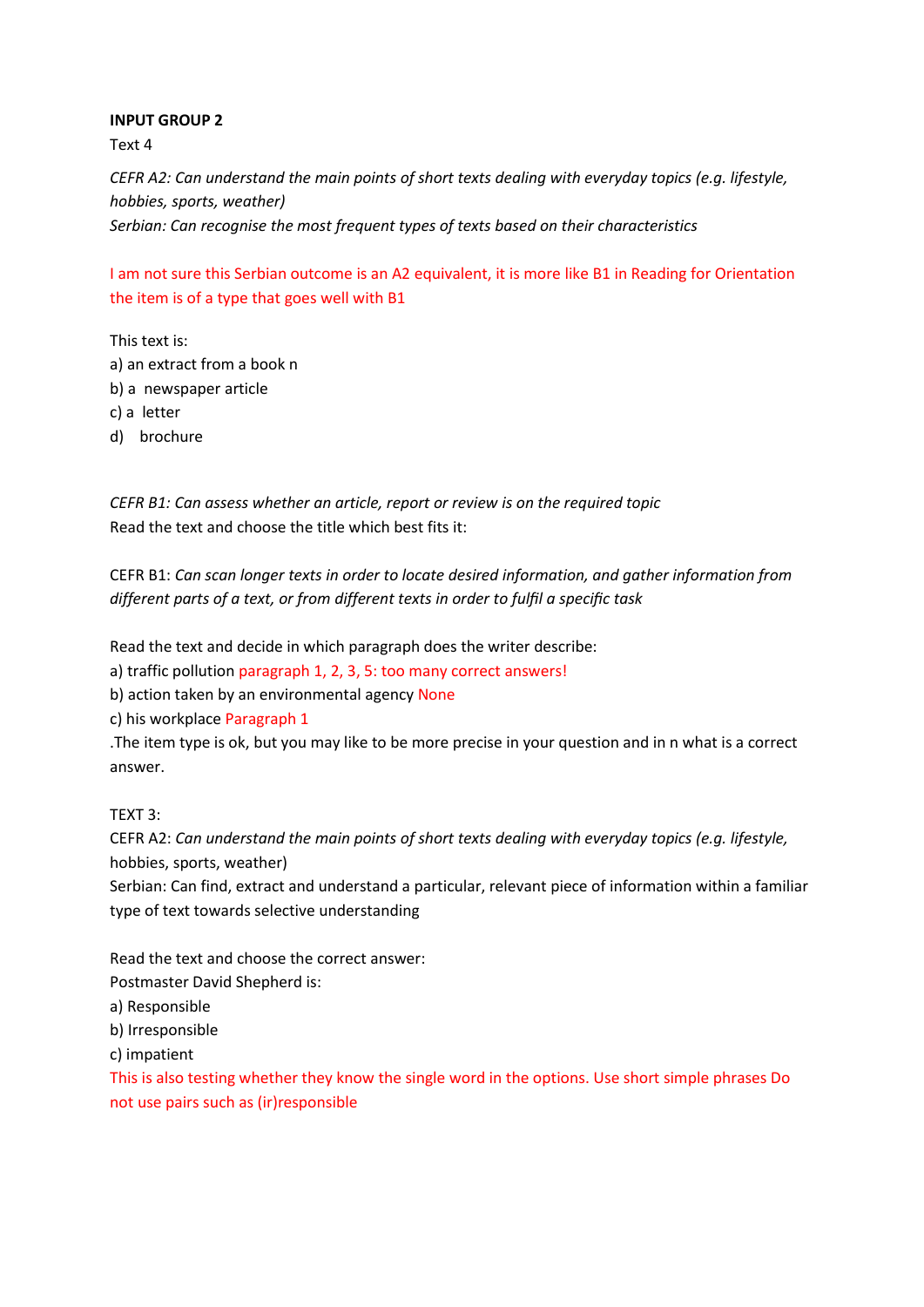CEFR B1: *Can scan longer texts in order to locate desired information, and gather information from different parts of a text, or from different texts in order to fulfill a specific task*

Read the story and put the event in the correct order

Good idea!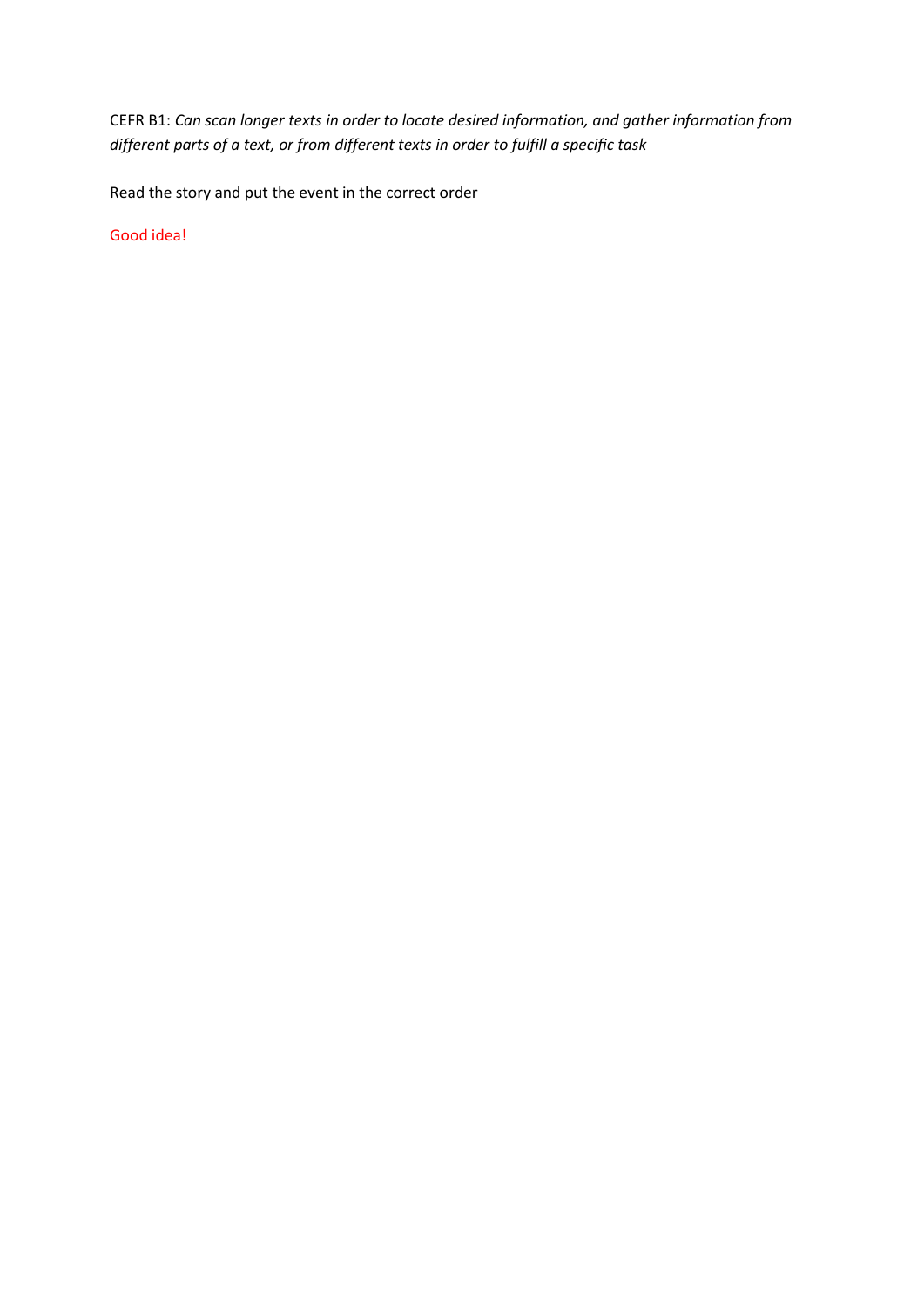### TEXT 5

*CEFR A2: Can understand the main points of short texts dealing with everyday topics (e.g. lifestyle, hobbies, sports, weather).*

*Serbian A2: Can understand the general contents and main points of a short informative text towards general understanding.*

## Agreed

Matching task: There are 5 headlines (or short descriptions) and 3 paragraphs in the text. Match the headlines with the appropriate paragraphs. Two headlines do not relate the text.

I think this is a good question type. Make it more efficient and give 7 headlines and ask fot 5 paragraphs. Make sure the headlines are in simple language , otherwise you are testing whether they understand texts in the question

## TEXT 7

*CEFR B1: Can recognise significant points in straightforward newspaper articles on familiar subjects. Serbian B1: Can find, extract and understand a particular, relevant piece of information within a familiar type of text towards selective understanding.* AGREED

Multiple choice:

- 1. What does 'they' in paragraph 2, line 5 refer to?
- A. chemicals
- B. drug receptors
- C. humans
- D. addictions

Please use alphabetical order for the options.

Good item type. Although this looks like a grammar question, it can tap understanding the structure of the text as well.

2. According to paragraph 3 nicotine addiction:

A. is related to the internet and chocolate addiction.

#### Rephrase this as a question:

What is said in paragraph 3 Nicotine addiction is A related to the internet and chocolate addiction